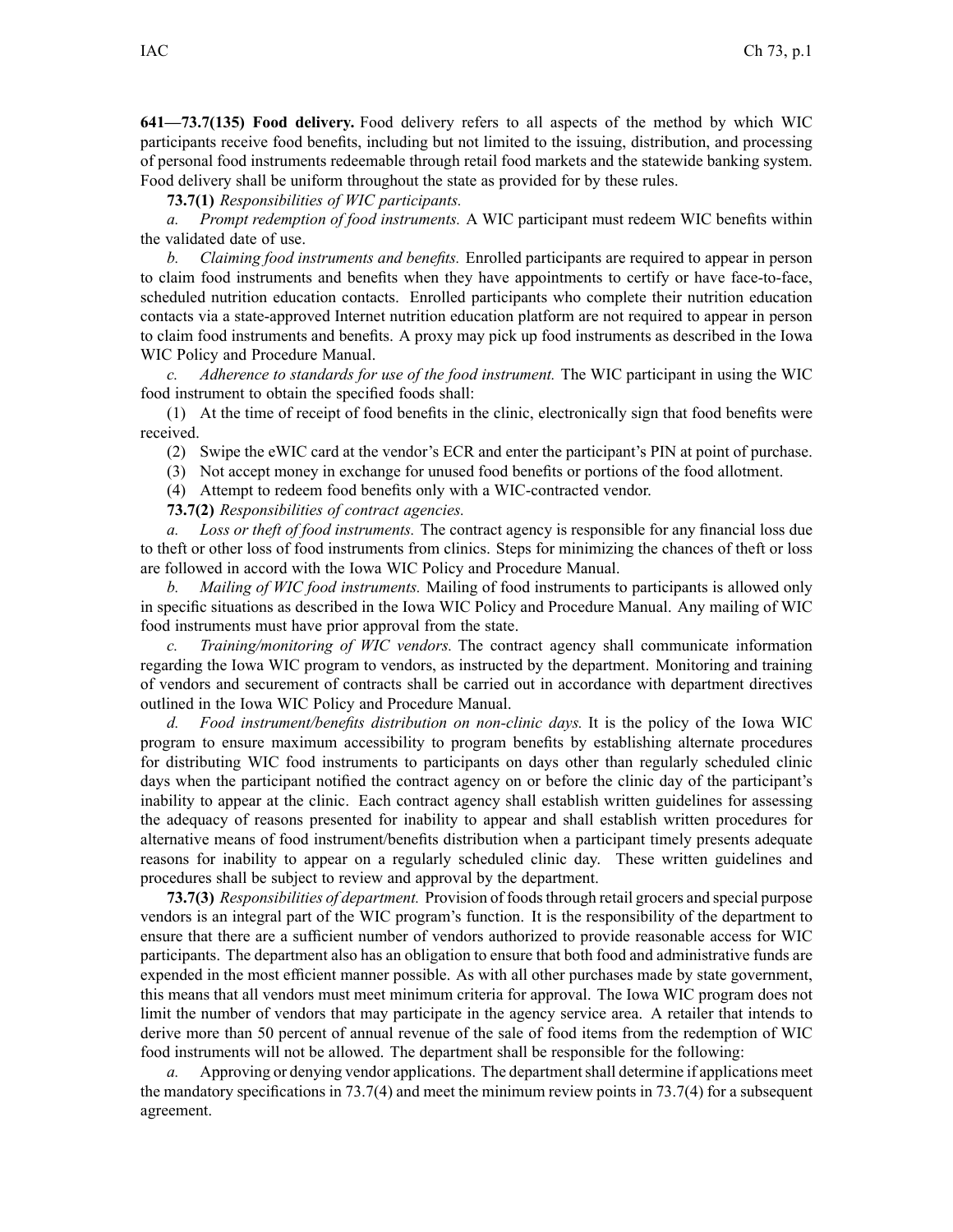*b.* Compiling the statewide or local area composite data against which vendor applications are reviewed, determining if applications meet the selection criteria which require use of that data, providing training, and signing the initial authorization agreemen<sup>t</sup> if <sup>a</sup> vendor is determined eligible.

*c.* Developing procedures, forms, and standards for agencies to use in conducting on-site review of vendor applications, monitoring, compliance buys, educational buy monitoring, or compliance investigations as defined in 73.7(5).

*d.* Determining when compliance investigation activities are necessary to verify WIC program violations, developing or approving standards and procedures to be used in conducting the activities, and arranging for an appropriate state or private agency to conduct the compliance buying investigation as required.

*e.* Providing to vendors written notice of WIC program violations and sanctions.

*f.* Ensuring that activities related to eWIC follow information provided by FNS's WIC EBT operating rules, WIC EBT Technical Implementation Guide and FNS Handbook 901.

**73.7(4)** *Responsibilities of WIC vendors.* A potential vendor shall make application to the Iowa department of public health WIC program and shall accep<sup>t</sup> the obligations imposed by the signing of <sup>a</sup> WIC vendor agreemen<sup>t</sup> prior to acceptance of any WIC food instrument. The two categories for which any potential vendor may apply are grocery vendors and special purpose vendors. A retailer that intends to derive more than 50 percen<sup>t</sup> of annual revenue of the sale of food items, for grocery vendors, or of infant and special medical formula, for special purpose vendors, from the redemption of WIC food instruments will not be approved.

*a. WIC vendor agreement.* To qualify for <sup>a</sup> WIC vendor agreemen<sup>t</sup> with the Iowa WIC program, <sup>a</sup> retail outlet shall meet all of the following criteria:

 $(1)$  The vendor must stock all of the following categories of items to be defined as a grocery vendor: <sup>a</sup> minimum of 5 linear feet of raw fruits and vegetables; <sup>a</sup> minimum of 12 linear feet of unbreaded fresh or frozen meats and poultry (prepackaged luncheon meats do not qualify); canned and frozen vegetables; dairy products; cereals; and breads.

(2) No more than 20 percen<sup>t</sup> of the vendor's gross retail sales may be from the sale of gasoline or other automotive supplies.

(3) No more than 20 percen<sup>t</sup> of the vendor's gross retail sales may be from the sale of alcoholic beverages and tobacco products.

(4) The vendor must maintain regular business hours. This shall include <sup>a</sup> minimum of two 4-hour blocks of time on each of five days per week. Daily operating hours shall be consistent from week to week and shall be posted.

(5) The vendor must stock the minimum variety and quantity of WIC-approved foods as defined in the latest revised version of the Iowa WIC vendor application.

1. The specific brands of products that are included on the WIC-approved food list shall be made available to the vendor at the time of application and prior to renewal of each agreement.

2. The variety and quantity in stock are defined as including both inventory on display and in on-premises storage, but not inventory on order from suppliers.

(6) The vendor must purchase formula only from state-licensed wholesalers, distributors, retailers, and infant formula manufacturers registered with the Food and Drug Administration (FDA) through <sup>a</sup> list maintained by the WIC program.

(7) A vendor shall charge <sup>a</sup> price to WIC participants that is equal to or less than the price charged to all other customers. The vendor's average price for any category of WIC items, as reported on the application, at the time of the on-site review, and throughout the agreemen<sup>t</sup> period, shall not exceed 115 percen<sup>t</sup> of the average price charged for the same category by all other WIC vendors in the same peer group. Categories refer to the broad groupings of items rather than specific brands. For purposes of making the price comparisons, the average price for all other WIC vendors in the peer group shall be computed from the most recent Price Assessment Reports on file from those vendors. If <sup>a</sup> vendor intends to comply with this provision by charging WIC participants <sup>a</sup> lower price than the price charged to other customers, the WIC price for each approved item must be identified on the package or shelf front.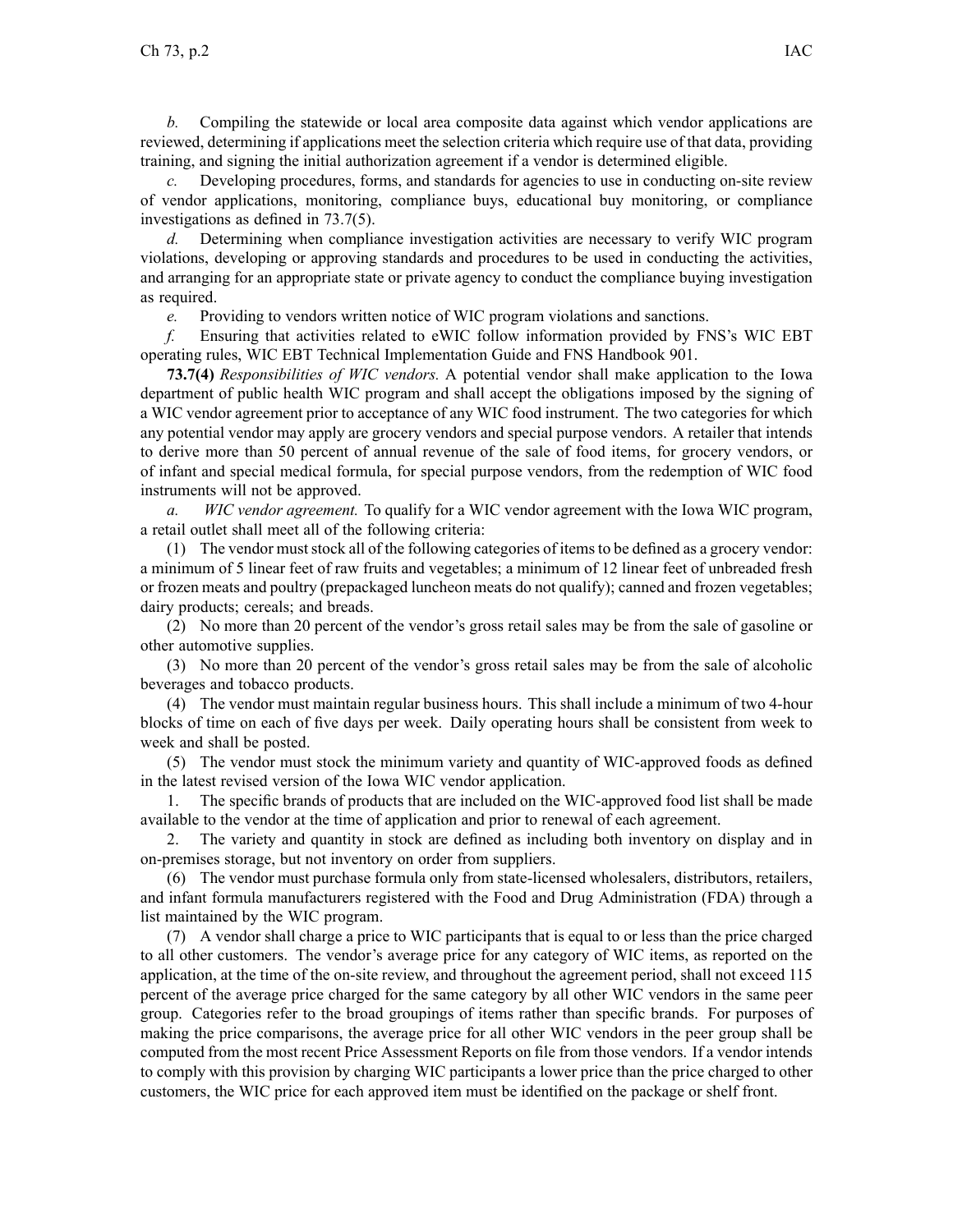(8) Vendors will also be selected based on access to WIC participants. If at all possible, at least one vendor contract will be maintained in rural counties where <sup>a</sup> WIC clinic is located. The Iowa WIC program does not limit the number of vendors that may participate in the agency service area.

(9) The vendor must have <sup>a</sup> current state of Iowa food establishment license.

(10) The vendor must consistently identify WIC products by using shelf labels that meet specific criteria and price points as described in the WIC Vendor Instructions and Agreement Booklet as found in the Iowa WIC Policy and Procedure Manual.

(11) The vendor must not have had <sup>a</sup> Supplemental Nutrition Assistance Program (SNAP) disqualification or civil monetary penalty imposed within the 12 months preceding the date of the application or reauthorization.

(12) The vendor must not have had <sup>a</sup> WIC program suspension imposed or <sup>a</sup> WIC application denied within the six-month period preceding the date of the application.

(13) The vendor must not have had <sup>a</sup> conviction or civil judgment for any activity that indicates <sup>a</sup> lack of business integrity against any of the officers or owners during the previous six years.

(14) The vendor must accep<sup>t</sup> training on WIC program regulations prior to signing an agreemen<sup>t</sup> and must agree to provide training to all employees who will handle WIC food instruments prior to accepting any food instruments.

(15) The vendor must agree to adhere to all provisions of the WIC Vendor Instructions and Agreement Booklet as found in the Iowa WIC Policy and Procedure Manual.

*b. Special purpose vendor.* To qualify as <sup>a</sup> special purpose vendor, <sup>a</sup> retail outlet shall meet all of the following criteria:

(1) The vendor may be primarily <sup>a</sup> retailer of any type of merchandise but shall be authorized to provide only specified infant formula in exchange for WIC food instruments.

(2) The vendor must be able to provide the specified formula within 48 hours; 72 hoursif <sup>a</sup> weekend or holiday is involved.

(3) The prices charged to WIC participants must be equal to or less than the prices charged to all other customers. The average price of each brand of infant formula sold to WIC participants as reported must not exceed the average price of the same brands of infant formula charged by all authorized WIC grocery vendors in the same peer group.

(4) The vendor shall meet the criteria in paragraph 73.7(4)*"a,"* subparagraphs (2) through (4), (6) through (8), and (10) through (15), for grocery vendors.

(5) The vendor must agree to adhere to applicable provisions of the WIC Vendor Instructions and Agreement Booklet as found in the Iowa WIC Policy and Procedure Manual.

*c. Application review.* The department shall review each vendor application within five working days of receipt and determine if the information provided indicates that the retail outlet meets the selection criteria. If the application shows that the vendor does not meet one or more of the criteria, the department shall deny the application. If the vendor's application indicates that the vendor would qualify, the department or contract agency shall make an on-site visit to verify that the information provided in the application is correct, to provide training, and sign the agreement. If the department or contract agency finds that the vendor has two or more types of out-of-date, stale, or moldy WIC foods in stock during the on-site visit, the vendor's application may be denied. If the contract agency or department determines during the on-site visit that the vendor does not qualify, the contract agency or department shall not sign the agreement. Within five working days of disapproving an application or agreement, the department will advise the vendor in writing of the reasons for denial of the application and the procedure for appeal. During the on-site visit, the contract agency representative is acting as an agen<sup>t</sup> of the department and has the authority to approve or deny an application.

A vendor that is denied an agreement, either at the application review level or at the on-site review, is required to wait six months prior to submitting <sup>a</sup> new application. Prior to completing its review, the department may, at its discretion, reques<sup>t</sup> <sup>a</sup> vendor to resubmit an application if the application has not been completed to the extent that <sup>a</sup> determination of eligibility can be made.

*d. Reauthorization.* If ownership of an authorized vendor changes during the agreemen<sup>t</sup> period, the agreemen<sup>t</sup> becomes void. The new owner must file an application and be approved prior to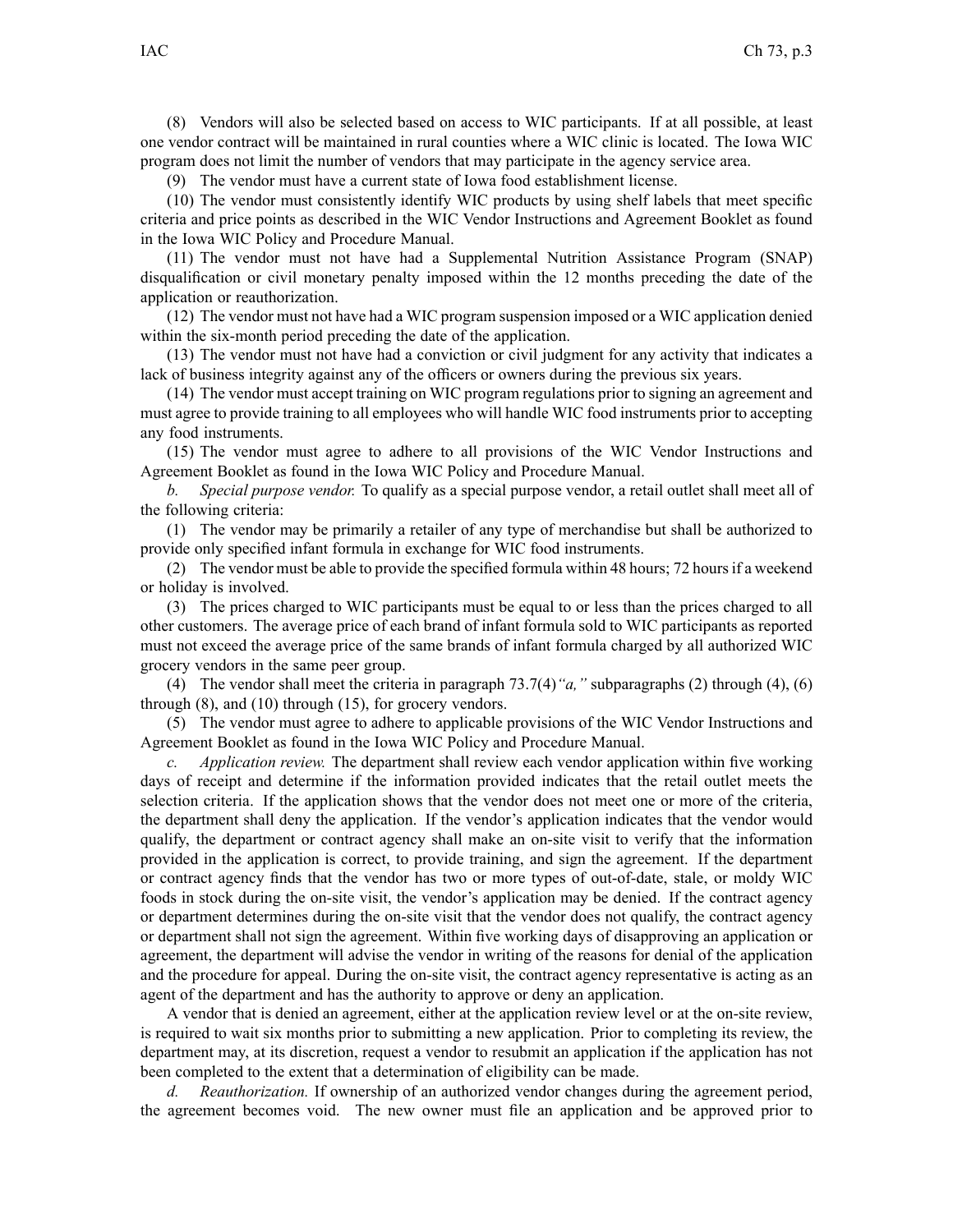accepting WIC food instruments. The WIC vendor agreemen<sup>t</sup> is valid only for the period of time specified, and <sup>a</sup> vendor may not continue accepting food instruments pas<sup>t</sup> the expiration date unless <sup>a</sup> new agreemen<sup>t</sup> is signed. When <sup>a</sup> currently authorized vendor makes application for <sup>a</sup> subsequent agreement, an agreemen<sup>t</sup> shall be signed only if the vendor has been assessed less than 60 violation points under paragraph [73.19\(2\)](https://www.legis.iowa.gov/docs/iac/rule/641.73.19.pdf)*"b"* during <sup>a</sup> contract period.

Vendors must complete <sup>a</sup> new application and sign <sup>a</sup> new WIC vendor agreemen<sup>t</sup> at least every three years to continue accepting WIC food instruments.

The department shall send the vendor written notice at least 30 days prior to the expiration of the agreemen<sup>t</sup> that it does not intend to offer the vendor <sup>a</sup> new agreemen<sup>t</sup> if the vendor has been assessed 60 or more violation points under paragraph [73.19\(2\)](https://www.legis.iowa.gov/docs/iac/rule/641.73.19.pdf)*"b"* during <sup>a</sup> contract period or if any of the following conditions are in effect:

(1) The vendor has failed to submit any of the preceding year's Price Assessment Reports by the specified dates.

(2) Any of the selection criteria listed in 73.7(4)*"a"* and *"b"* above are no longer met.

Expiration of <sup>a</sup> WIC vendor agreemen<sup>t</sup> is not subject to appeal. A vendor who is not offered <sup>a</sup> new agreemen<sup>t</sup> by the department has the right to file <sup>a</sup> new application. If that application is denied, the vendor has the right to appeal.

*e. Training.* Vendors shall accep<sup>t</sup> training in WIC program policies and procedures at the on-site review prior to becoming an authorized vendor and shall be responsible for training all employees who will be handling WIC food instruments. The manager and person responsible for staff training must allow time at this visit for training; the agreemen<sup>t</sup> will not be signed until training is completed. Vendors shall be responsible for all actions of their employees in conducting WIC transactions.

If violations of WIC program policies and procedures are documented, either through on-site monitoring or other indirect means, the vendor shall implement <sup>a</sup> corrective action training plan developed jointly by the vendor and the department or contract agency.

*f. Cooperation during monitorings.* Contracted WIC vendors shall cooperate with department and contract agency staff who are presen<sup>t</sup> on site to monitor the vendor's WIC activities.

*g. Reimbursement to the WIC program.* Vendors determined by the department to have collected more moneys than the true value of food items received shall make reimbursement to the department.

**73.7(5)** *Vendor monitoring.* To maintain WIC program integrity and accountability for federal or state program funds, the department and contract agencies shall conduct ongoing monitoring of authorized vendors, both through on-site visits and through indirect means. A sample of 10 percen<sup>t</sup> of currently authorized vendors receives on-site monitoring every year. Vendors that change ownership during the year or that apply during the contract period receive an on-site visit prior to signing an agreement. The types of on-site monitoring are defined as follows:

*a.* Routine or representative monitoring is used for vendors for which there is no record of violations or complaints or other indication of problems. It may include any or all of the following: use of <sup>a</sup> food instrument or observation of <sup>a</sup> participant, educational buys, review of inventory levels, review of vendor policies on return items, and review of employee training procedures. The results of the monitoring are reviewed with the owner or manager on duty, and <sup>a</sup> follow-up letter confirming the findings is sent from the department. Routine monitoring may be performed by the department or by contract agency staff under the direction of the department. Depending on the nature and severity of violations noted, the department may schedule additional visits, initiate <sup>a</sup> compliance investigation, or apply sanctions.

Educational buy monitoring is <sup>a</sup> specialized type of routine monitoring. Department or contract agency staff attempt to use <sup>a</sup> WIC food instrument to purchase unauthorized types or brands of foods to test the level of training of vendor employees. At the conclusion of the transaction, the results of the buy are discussed with the vendor owner or manager on duty. After an educational buy is conducted, the purchased food may be donated. Educational buys are used on authorized vendors selected by the department. If unauthorized items are allowed to be purchased, the vendor shall agree to <sup>a</sup> corrective action training plan. A follow-up educational buy is scheduled within 30 to 90 days. A letter is sent from the department documenting the violation. By signing <sup>a</sup> WIC vendor agreement, <sup>a</sup> vendor gives consent